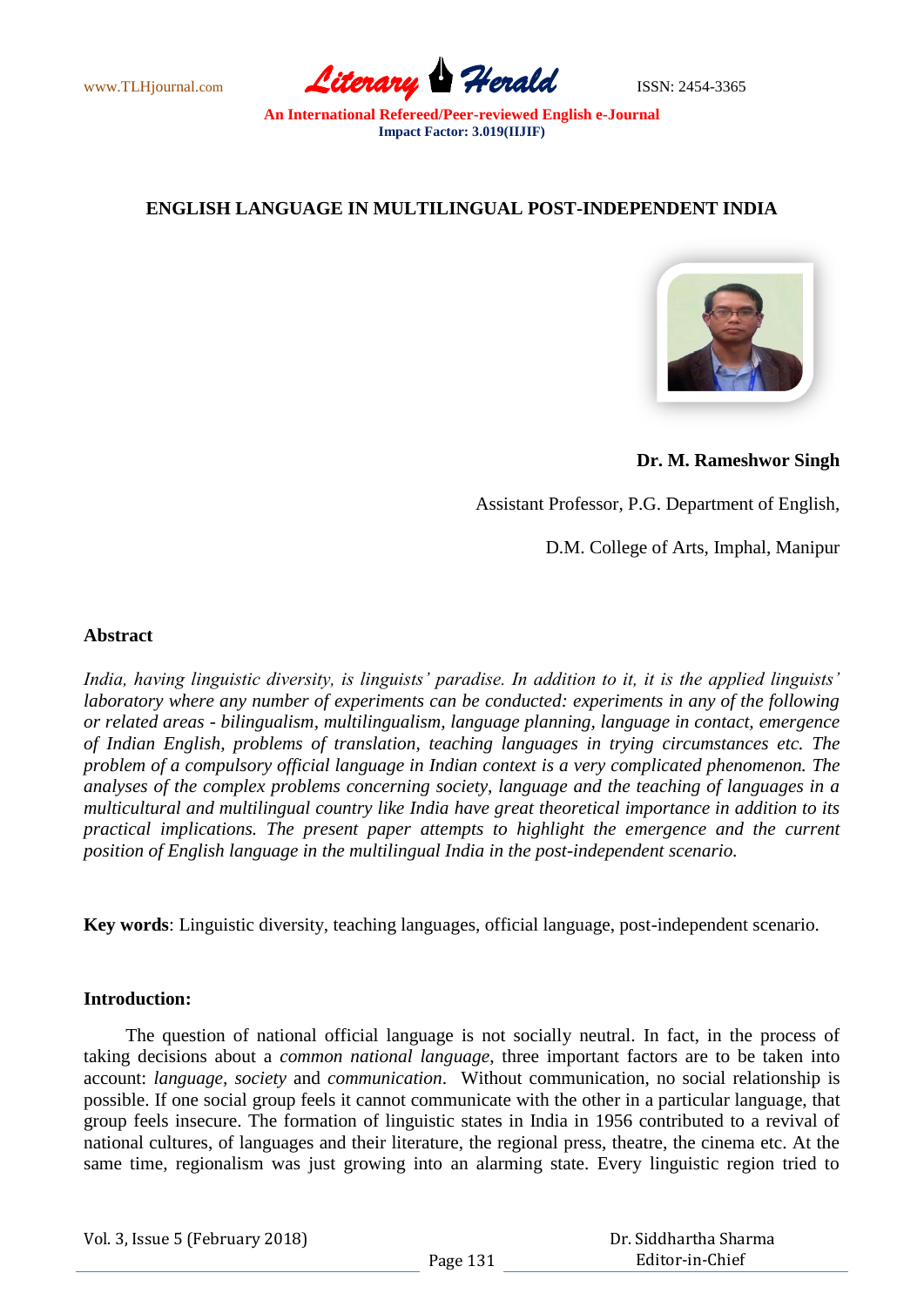

develop its own regional sentiments: "*Maharashtra for Maharashtrians', 'Assam for Assamese', 'We Tamils*" etc., on the one hand, and "*national integration*" on the other. Ideally, the movements should not end up in a conflict. However, the source of conflict lies in socio-economic factors. The dispute between Bengal and Assam or Orissa and Andhra or Maharashtra and Karnataka or Punjab and Haryana and several other inter-state disputes represent the conflicts among regions. People in Tamil Nadu and Karnataka look at Hindi as the language of a region and there is a fear that one region may dominate over the other. Therefore, it is necessary to analyze the movements and socio-linguistic factors behind language slogans. The unequal economic development, specific economic conditions, the idealized history of a region, memories activated by the regional political forces as part of the political struggle in a given region and supported by the elite, the zealously guarded regional traditions, the revival of the regional culture, and several other factors are to be considered.

 The Indian experiment as a whole required a careful study. There have been so many commissions: the Radha Krishnan Commission (1948-49), the Mudaliar Commission (1952-53), the Kothari Commission (1964-66), and the Ramamurty commission (1990) etc. Despite having so many commissions and their recommendations, the basic problems have not been solved. In fact, more problems are getting serious now. Boris I. Kluyev (1981), a Russian Indologist, in his *India - National and Language Problem* (in Krishnaswamy, N., S.K. Verma et al 1992: 231) pointed out:

 *Specific studies of national processes in developing countries, in particular in India, are also necessary to avoid a possibly unproductive approach to these processes, considering them to be exclusive phenomenon with unique specificity inherent only in certain regions of the world. Some sort of transitional conditions whose nature and trend of development have not been revealed with sufficient certainty, and, therefore, regarding them as peripheral phenomena in the general theory of nation.*

 The analyses of the complex problems concerning society, language and the teaching of languages in a multicultural and multilingual country like India have great theoretical importance in addition to its practical implications. English is the *associate official language* of the republic of India and Hindi in *devnagri script* being the official language of the union. Though the British introduced English into the subcontinent as an instrument of colonial rule, the language took its roots in India. It is now considered to be the same as that of the indigenous languages of India. For example, the Sahitya Academy evaluates creative literature in Indian English (IE) as it does in all the national languages of India for its annual award.

 A number of linguistic studies on Indian English have already demonstrated that the language has been nativized. Moreover, it has been made a suitable medium for expressing values of Indian culture and civilization. These studies discuss not only the nativization of phonology, lexicon and grammar of English, but also the utilization of native conventions of speech and writing in English, and the impact of the bi- and multilingual context of India on creativity in English. What these studies clearly demonstrate is the fact that English is no longer a foreign language in the sense this term is understood in literature; neither is it exclusively an exponent of the British culture. What dictates the norms of the use of English in India is an Indian *grammar of culture* (Koul, 1992).

 In a plurilingual interaction, no single language caters to all the needs of the particular language. They are determined by: (i) the pragmatic demands of the situation, depending on the listener's capacity and the speaker's ability as well as their cultivation of the language and (ii) the institutional factors of identification and language, here, serving as a level for status, prestige and fashion. The second factor adds sentimental affiliations with one or the other language. Patterns of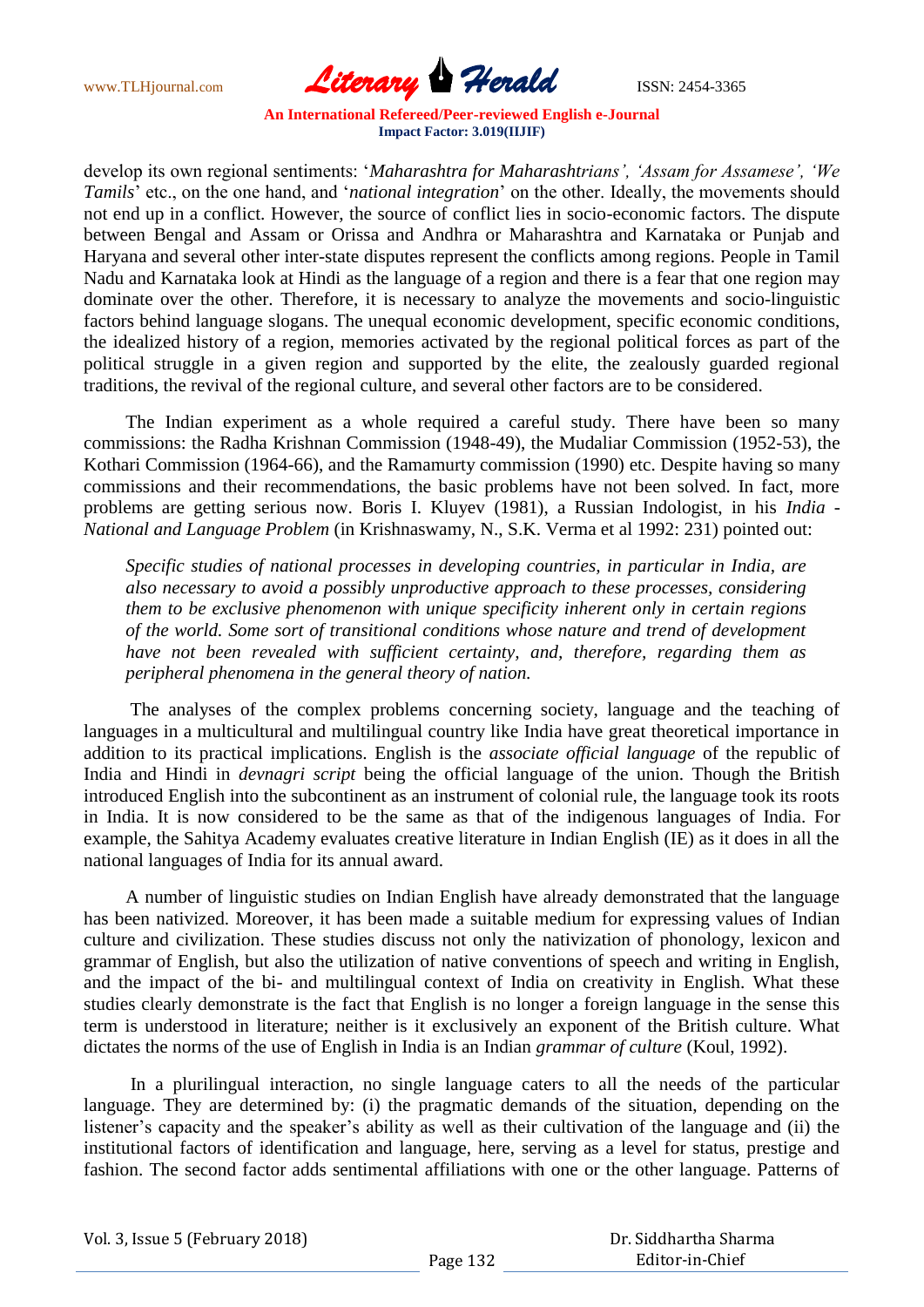

intra-group and inter-group communication and the educational system that encourages the "threelanguage formula" shows that many parts of the country find utilization of more than one contact language to be congenial. During the past five or six decades, there has been an ongoing debate about reallocating the role of English in India. Given the mosaic of conflicting elites, there is no dearth of solutions at the ideological level. Policies at the union and state level, no doubt, lay stress on shedding the dominance of *imperial English*, and assigning new roles to indigenous languages in public life.

 However, during the same time at the societal level, English has continued to be an important part of the communication matrix of urban India. There has been a glaring proliferation of English seeping through the upper crust of the society to the middle class and further down to the grassroots level, particularly in urban settings. Today, we have in the country more English teachers, more students, who learn English, more Indian English writers, a stronger English press and a powerful English media. It is quite different from that of the British-ruled India. The people do not show as much disenchantment with English or hostility towards it as it is evident among a segment of leadership. Today the penetration of English in a variety of domains has begun to sink roots in the Indian soil. Consequently, Indian English is getting further detached from native English speakers. With the growth of literacy, urbanization and technological advancement, the scope and intensity of communication in English for inter-group and intra-group contact is being radically transformed. Today the urban milieu provided more opportunities than before for Indians to interact among Indians through a smattering of English or by a frequent shift from an Indian language to English or vice versa.

 In independent India, the continued use of English and the preference for the democratic form of government have now become part of the national consciousness. In case of English, developments in science and technology, communication, global trade and more recently, the Internet and use of smart phones, have only reinforced its importance in India. In fact, it would be fair to say that a majority of educated Indians today probably feel grateful that our erstwhile colonial rulers left behind a more valuable gift of a globally useful language like English. It is more valuable than one econo-politically less popular like French or Spanish or Portuguese.

 In the 1960s, Indian politicians regularly referred to English as a relic of the British colonial rule and wanted to hoist Hindi and the regional languages as the medium of official communication and education (Sheorey, 1998). It seemed to us then that the English language could be on the way out, relegated to second-class status as an optional subject of study. Now, as we begin the new millennium, English seems to have become so entrenched a language and such an integral part of India's multilingual urban culture that it can hardly be ignored or dislodged. The English language's position in today"s India is better characterized as what Nayar (1997) describes: First, English is (still) not "native" to the Indian environment, although it is used extensively by a small but influential group of people "as a medium of communication in a variety of domains like education, administration and commerce." There are virtually no monolingual users of English using it in all domains of activity. Second, in multilingual India, English serves as a link language among educated Indian, who typically speak a variety of indigenous languages. Third, there is a certain amount of environmental support for English in the form of popular English media and indigenous literature in English. Fourth, English is one of the official languages of the country with the status of *associate official language* and mastery of English is considered a social and educational accomplishment. Gupta (1995) has given an observation regarding the status and importance of English as a symbol of social and educational accomplishment. He remarked, "Indians secretly believe, if not say, that competence in English makes a considerable difference in their career prospects….Politicians and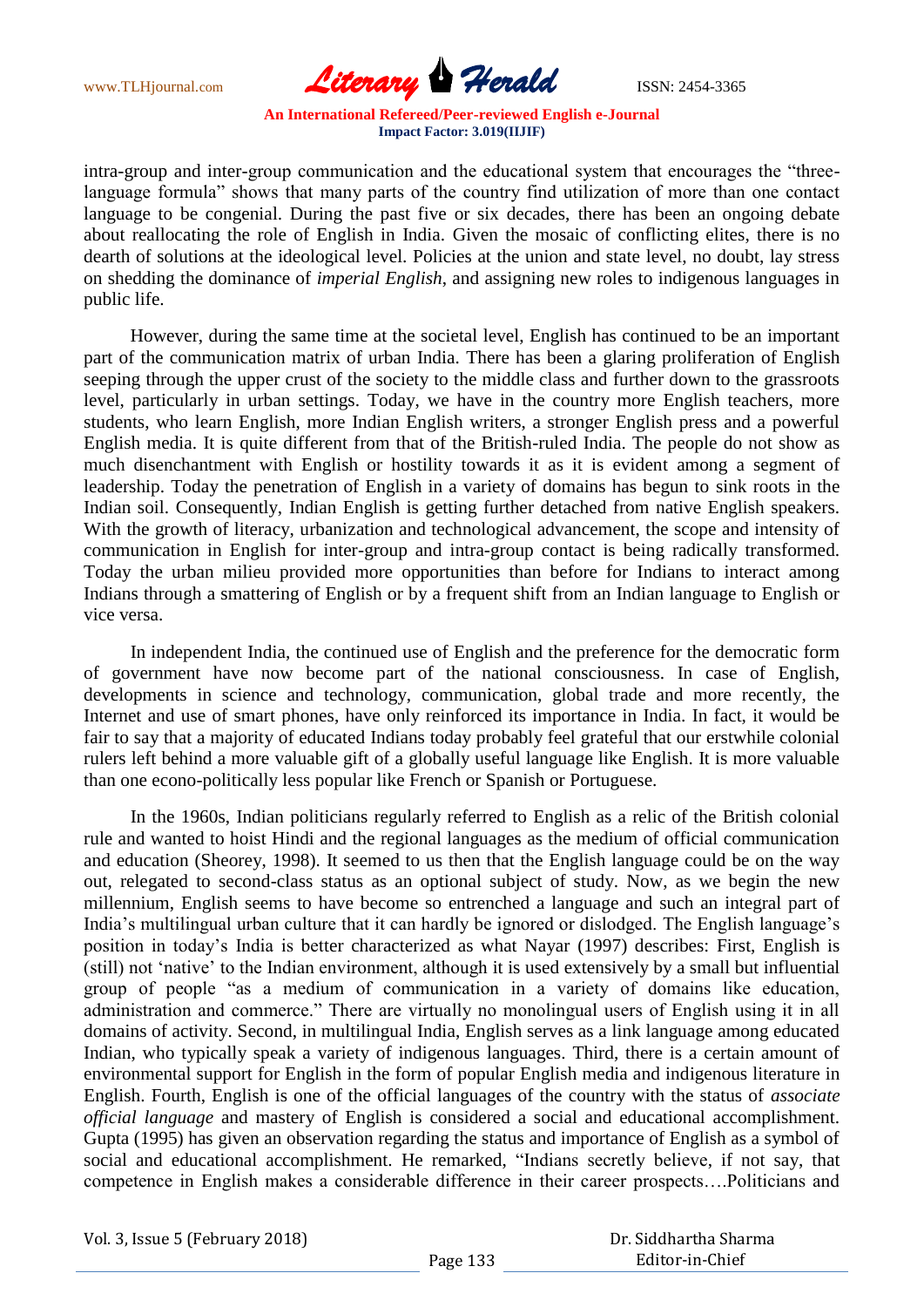

bureaucrats denounce the elitism of English-medium schools but surreptitiously send their children to them". In short, Kachru"s (1986) pronouncement that English "has now become an integral part of India's linguistic repertoire' is even more correct today.

 The overall scene in post-modern India of today seems hardly any different from the postcolonial situation of yesteryears. There seem to be three strands of students in the higher education sector: (i) a majority of students graduate from regional-language-medium schools with some book or rote knowledge but little communicative ability in English. They then enter English-medium institutions of higher education and struggle with varying degrees of success to cope with the English language requirements of higher education. Most of them try to manage to learn enough English, largely formulaic and cliché-ridden to meet the English related demands of their education and of the careers they have been forced to choose. A small segment, having graduated from English-medium schools (convent schools and expensive public schools) enters colleges or universities with adequate fluency and enjoys an initial advantage as well as some social power and prestige over their peers. A much larger group of students from regional schools, who enrolled in colleges, where all subjects are taught in the regional language and where English is only one of the subjects, go through college with very little use of English and end up pursuing careers which require only a minimal use of the language. There is, of course, a disadvantage of being not proficient in English. These students develop an inferiority complex*.* They also have limited nation-wide career mobility and so they are largely confined to their own native language bounds.

 The use of English language in post-colonial India, in a way, reflects the nation"s capacity to accept and make a language as foreign as English so utterly her own. It becomes so evident from our transactions in academic, technological, commercial and administrative sectors, and also in the mass media, tourism and entertainment circles, and among the urban youth. For example: three states of the North East: Meghalaya, Mizoram and Nagaland have granted statutory recognition of English by accepting it as their sole official language. In the light of this, in spite of its genealogical remoteness from other Indian languages, Indian English can be regarded as more Indian than foreign.

 In general, the global objectives of language teaching can be defined as "helping learners learn a language or languages to perform a variety of functions."<sup>1</sup> Underlying these functions are two fundamental functions: helping children learn to ask questions, the most important intellectual ability man has yet to develop and helping children use this language effectively in different social networks. Languages in a multilingual setting form a system-network. Each language in this network has a function-determined value of the other languages. A society or a government can assign a new value to any one of the languages in the system network in terms of its own policy of language planning, but the society or government must realize that this assignment of a new value to a language will produce a chain reaction in the network. The values of the other languages in the network are bound to undergo changes. The notion of link language or *lingua franca* has its significance in multilingual settings. It encourages wider mobility, national integration, and a sense of tolerance. It enriches the other languages in contact and vice-versa. Effective bilingualism or multilingualism is a powerful way of enriching the linguistic repertoire of individuals. These resources offered by plurality of languages can be used for rapid social and economic changes and modernization programmes.

1

<sup>&</sup>lt;sup>1</sup> Halliday in Explorations in Function of Language refers to five functions: Instrumental, Regulatory, Interactional, Imaginative and Representational.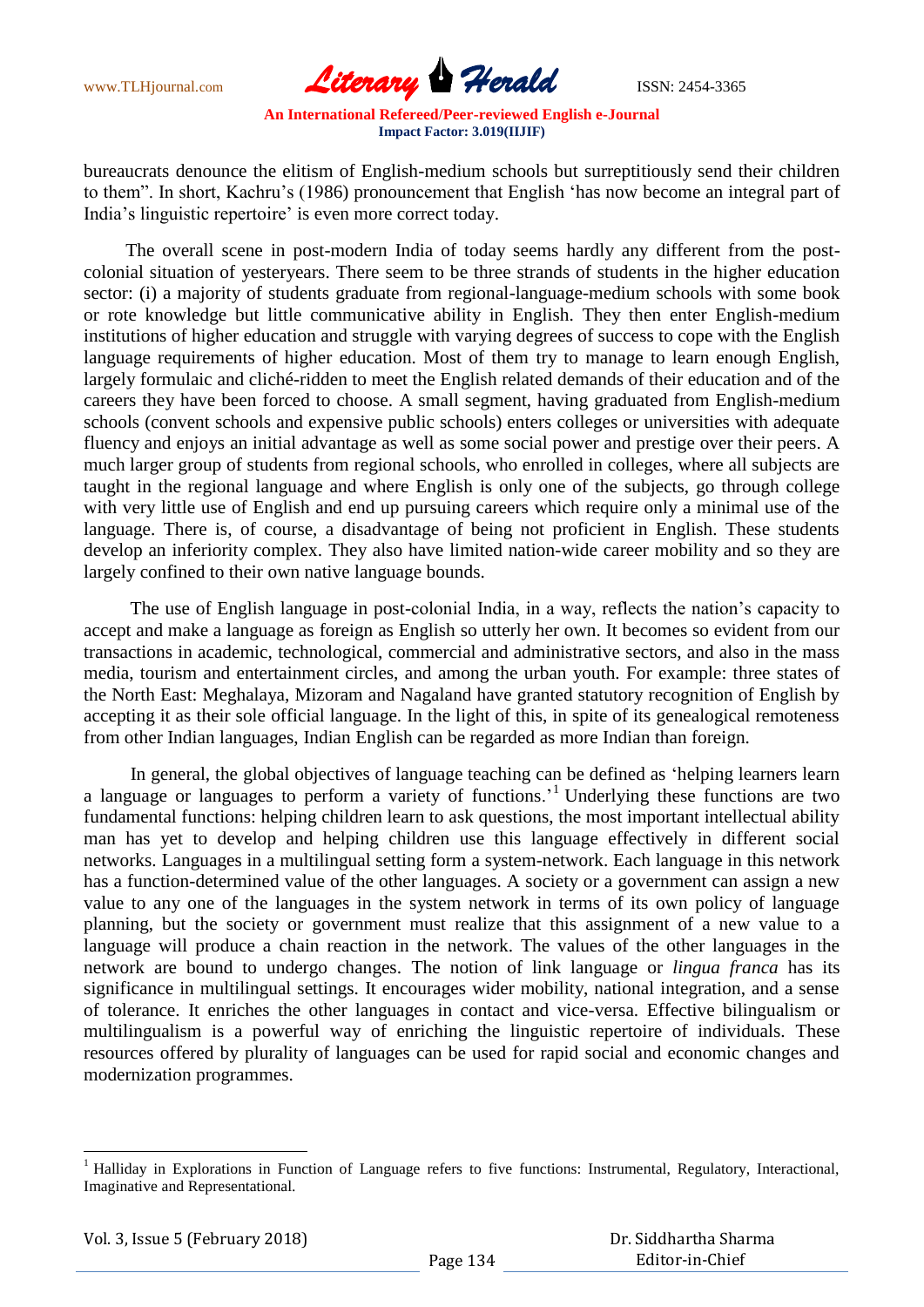

 By the time India became independent, English had already consolidated its position in the school and university education. Leaders of the freedom movement - Gandhi, Nehru, Tilak, Bose, and Gokhale among others used it extensively in their discussions and writings, though they could reach the masses only in their own languages. Creative writing had also discovered Indian voices in Mulk Raj Anand, R.K. Narayan, Raja Rao, Vikram Seth, Arundhati Roy, and even in the works of Diaspora writers like V.S. Naipaul and Salman Rushdie among others. In the political scenario, the debates of constituent assembly held in 1949 clearly indicated the significance of English in India. It became obvious that "Hindi" was seen as a threat by South-Indians - a symbol of North Indian supremacy over the South. On the other hand, those who had fought years for the dignity of their country noticed the continuity of the colonial rule in keeping English in India. A compromise was needed to be evolved. The pressures from the most vocal and elite section of the society were understandably in favour of English, yet English was not listed in schedule VIII of the constitution which included fourteen (now eighteen) Indian languages. Hindi was declared the *official language* of the union and English was given the status of *an associate official language* for a period of fourteen years. As the appointed day (26th January, 1965) for the abolition of English approached, there were widespread riots in several parts of South India. After Nehru died in 1964, Hindi enthusiasts insisted on the implementation of the constitutional provisions regarding English. Students in the South and non-Congress forces joined hands to form anti-Hindi associations: "*Hindi never, English ever'* was their slogan; two self-immolations and sixty-six killings followed in Madras. The government was forced to pass the 1967 official language (amendment) act assuring the continuance of English in addition to Hindi as the official language of the union.

 Kishnaswamy and Sriraman (1994) have effectively argued that post-independent India witnessed a continuation of colonial policies with regard to English and as a result, it has become even more deeply retrenched in Indian society. It has an enormous up market value. Be it in higher education, administration, the judiciary, journalism or multi-national companies, high level of proficiency in English significantly improves one"s chances for easy entry, and quick professional growth. It is unfortunate that in spite of a long series of committees, study groups and commissions, it has not been able to redefine the space called "English" according to the prevailing socio-linguistic reality.

 So far, concerning the language problem in India, *linguistic chauvinism* has expressed itself in various forms since independence, often led by self-serving leaders who have themselves received an education in English and its accruing benefits. These leaders have gained some support on the hypothesis that recognizes the importance of the regional languages. However, this is a flawed argument, positing one against the other. Teaching of one at the cost of the other is counterproductive since both have different roles and are equally important. Regional languages also provide access to specific socio-cultural milieus, a mutually enabling process. In a situation of skewed development, the importance of empowerment through imparting information through regional languages cannot be overemphasized. However, while this is important, it cannot be at the cost of proficiency in the English language. English is the most widely spoken language globally. It can also be used to overcome regional chauvinism. The attempts to impose Hindi as national language have initiated violent backlash from the Southern states, which see this yet, another form of the Hindi heartland"s attempt at domination. In such a society as diverse as India, the attempt to impose the language of one region over another can only be disastrous. While English may also invite resistance because of its foreign colonial origin, this factor can be an advantage too since it does not invite charges of regional domination.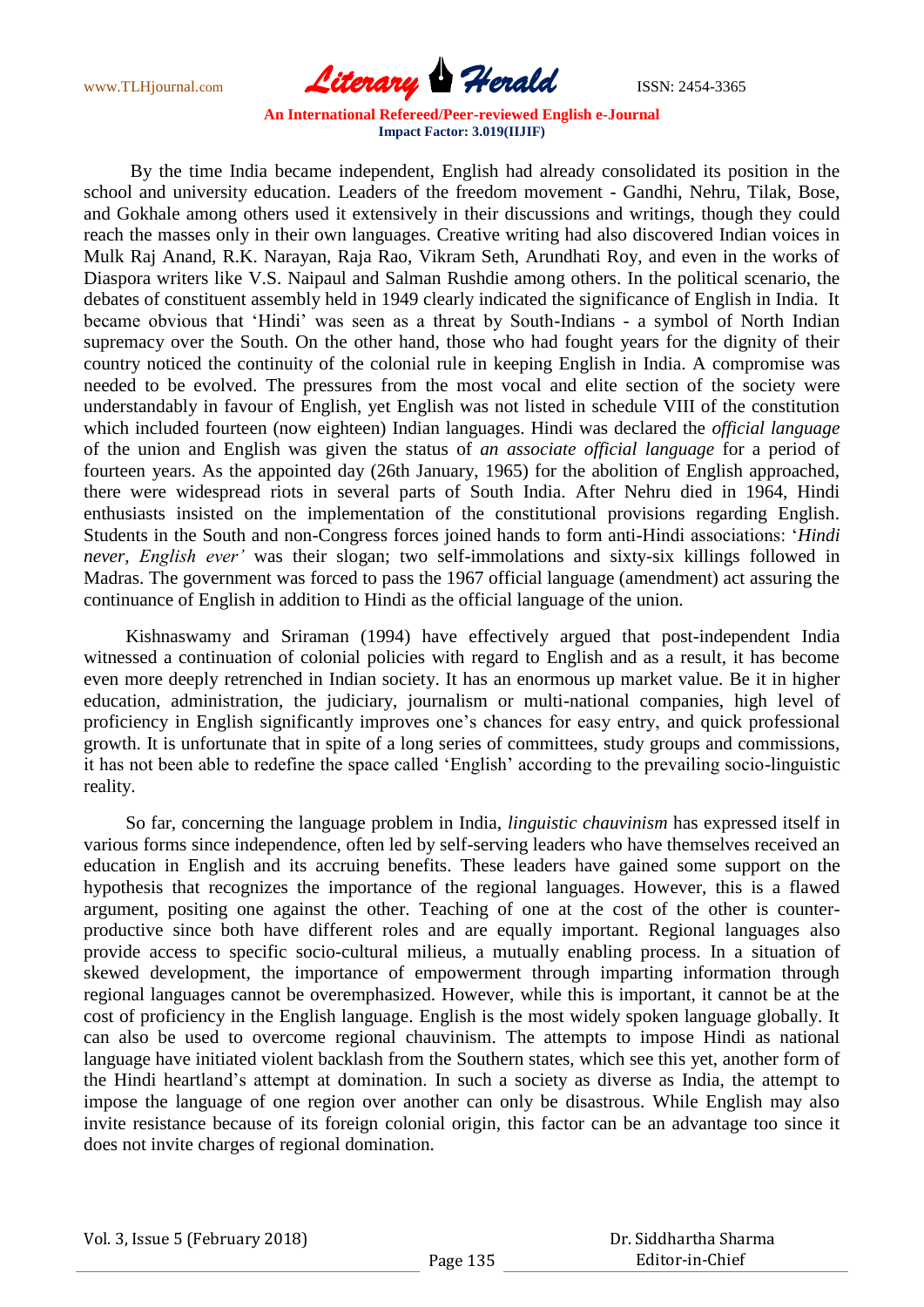

 Not only can English link the country, but also it is indispensable as a global link. No other language is so widely spoken or widely used, whether it is in global commerce, diplomacy or information technology. With India attempting to emerge as an IT leader, knowledge of English is a *sine qua non*, something that IT leader Wipro Chairman, Azim Premji recognizes. Asked in an interview whether he did not think more Indian language graphical user interfaces should be developed, Premji shot back saying, "I think English language is the only national language. The sooner we recognize it, the better." (*The Times of India*, January 1, 2001). Premji's comments underlined the reality that as a means of empowerment English is the foremost instrument. In a deeply stratified Indian society, knowledge of English is a means of social and economic mobility. The idea is not to keep those without knowledge of English out, but to provide them with the facility that will give them access to wider opportunity.

 To a considerable extent, English language has transformed itself from a symbol of colonialism to a tool for globalization. We need to move from colonialism to globalisation in order to maximize individual as well as national opportunities that the emerging economic global order offers. There is also a need to decolonize English language education in a constructive way in India. Here the question "whether India would have been a much better place if the importance of English had been realized earlier' is disputable. But what is not disputable is the fact that the familiarity with English has become India's great selling point in the international market, particularly in the field of information technology. Alex Lightman, who calls twenty-first century *The Asian Internet Century,*  remarked*:*

 *The internet becomes Asia's tool to bypass all the blind alleys and compete for the commanding heights of hardware, software, communications, storage and tele-services. In the crudest sense, the internet is like a giant glacier that will crush the big mountains*.

 The importance of acquiring proficiency in English is not lost on the young people; some of whom clearly feel that they have no choice but to learn English if they are to be forwardly and upwardly mobile. Some Indian students are eager to learn English not just because they consider mastery of English to a social accomplishment, but also because they are convinced that English is the ticket to well paying professional jobs, providing an avenue to establish one"s professional credibility, and a gateway to achieve social and economic success. As Krishnaswamy and Sriraman (1994) pointed out, "Indian students have figured out that knowing English opens up opportunities not only for pan-Indian mobility but also for more lucrative and satisfying careers overseas". There is, in fact, empirical evidence clearly indicating that Indian students have a positive attitude towards learning of English. Agnihotri and Khanna (1997) after surveying over eleventh hundred participants and interviewing seventy-three professionals, concluded that English evokes mostly positive attitudes and stereotypes and that the urban Indian youth in particular appreciate the association of English with higher education, employment opportunities, social mobility, career advancement and access to knowledge.

 The last decade of the twentieth century saw a proliferation of television in India as a source of popular home entertainment. Access to Anglo-American TV programmes like MTV, BBC, CNN, Star Movies etc., have brought native English and its entertainment potential even to rural Indian home. It can also be asserted that the beginning of the present century has created a keen interest in the communicative use of English. All over India, there is a sudden increased interest in the teaching and learning of spoken English. In fact, there is no dearth of "*learn to speak English*" classes in every large city in India. There is also a gender-based angle to English education, which has not changed much over the years. For most girls, on the one hand, knowledge of English is a means of achieving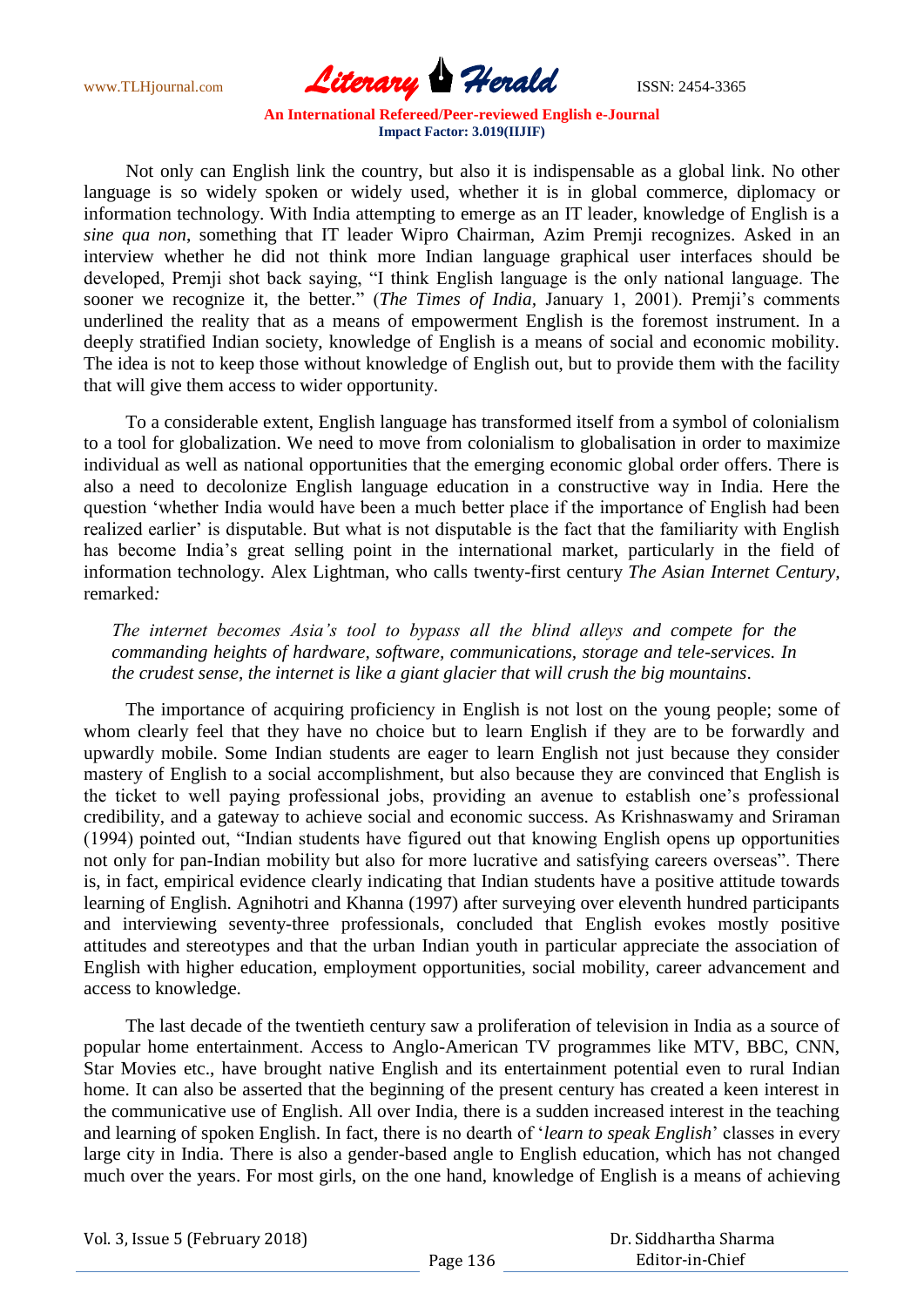

equality of status and power through employment and financial independence. Yet, on the other hand, despite the winds of feminism and greater female participation in public life, English education continues to be an important factor for young women in their marital prospects. Irrespective of what post-marital private status wives may have, men, by and large, still prefer English proficient partners at least for social reason, if not for their potential to contribute to the family matters through employment. It is not a hyperbolic exaggeration that for many urban males, an English-illiterate wife can be a source of social embarrassment.

 In the global scenario, the example of China with its rapid growth of economy and tremendous prospects in the near future can be cited as an example. Beijing is, in many ways, a global city. Shimmering glass and chrome high-rise houses, scores of MNCs, and a big Mac can be as easily found as chowmein. Yet, English skills, or rather the lack of them, remain an obstacle in China"s projection of itself as a major global player. According to James Robinson, senior consultant with APCO, a Beijing-based investment consultancy, "MNCs are keen to localize their operations in China". However, the lack of English language skills and the inexperience of most local managers in operating in cross cultural business environment remains a serious problem. (*The Economic Times,*  Sept 23, 2003). The reference to China is an allusion to its inability to compete with India in the IT industry and certain other sectors. However, with 375 million Chinese now estimated to be learning English, almost equal to the entire population of native English speakers, countries like India might soon lose the competitive edge they have in certain sectors due to their large pool of English speakers. Following China"s accession to the WTO and the Olympic Games held there in 2008, English education has become an official priority. With the rousing slogan, "*Don't be shy, just try*"; Beijing's municipal authorities have launched a blitzkrieg.

 In a situation where India is trying to integrate itself with the global economy, trade with myriad nations, build closer ties with the western bloc and ensure greater opportunities for its largest asset, its human resource, English can provide the competitive edge. Consequently, a number of circumstances in the later part of the twentieth century have necessitated English into becoming an important force in India, which, in turn, has boosted the overall motivation for learning English. Most importantly there is a greater realization of the need for English in the global economy. In recent years, the dramatic rise in computer expertise and the use of internet technology in India has increased the importance of English - the preferred language of the global information highway and, consequently, its learning and teaching. For the new generation of computer-literate middle and upper class young Indians, English is no longer associated with colonial overtones. They see it as a necessary or even unavoidable means for upward and onward mobility not just within India but also overseas.

 The increasing demand for Indian computer expertise in Europe and North America has provided an exciting impetus. It is can be mentioned that what gives the Indians their preferred priority status is their English literacy. Moreover, the new post-modern generation of Indian youngsters are participants in a new world youth culture, whose voices are most commonly and most powerfully expressed in English. A variety of English that is distinctly Indian and internationally intelligible but largely "unmarked", preferred also by the Indian broadcasting media, has, for an Indian, the separate function of expressing and indexing his separate national identity as well as the participatory function of global intelligibility. It is clearly becoming the dialect of choice among high school and college students, young professionals, and Indian celebrities. Thanks to the widespread availability of cable TV in India that the upcoming generation of Indians have a great deal of exposure to native English, certainly more than any time in the history of the country. Indians feel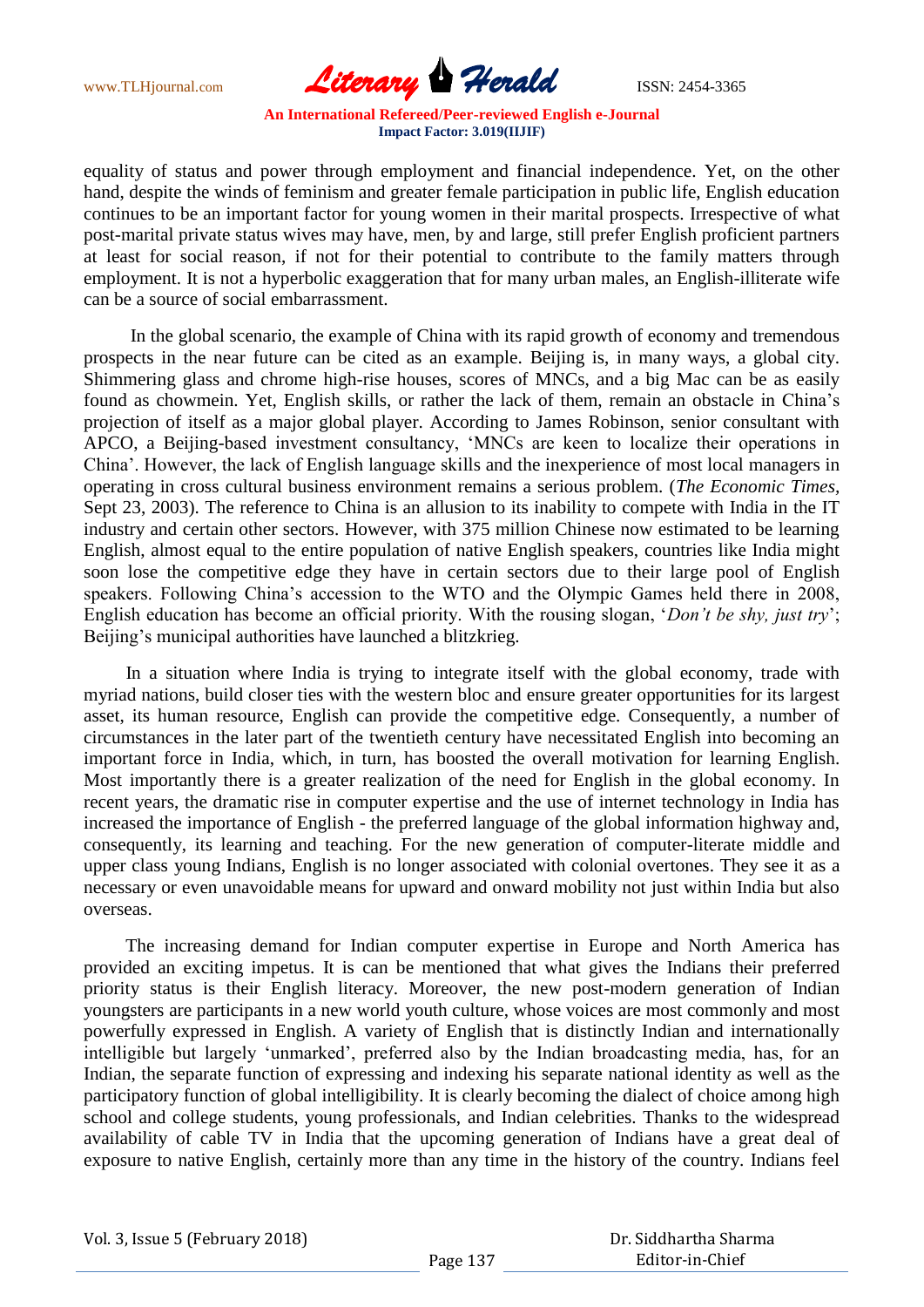

increasingly comfortable with the different native varieties, which are no longer seen as threatening or dominating their own.

 To interpret cultural pride through an attack on a widely spoken language not only misses the wood for the trees but also attempts to preserve an ante-deluvian state of ignorance that prevents empowerment. In short, English must be the link language if the multilingual and multicultural postcolonial India has to emerge as a global player and tackle aside linguistic chauvinism. Indeed, English has come to be recognized as a world phenomenon today. It is now used by almost one-third of the world"s population. In addition, among the countries using English as an official language, India looms largest by far. The use of it in India, which started as a historico-political accident seems to have now become an econo-academic reality. English as several educational commissions and expert bodies have pointed out is a language of "opportunity" and "development". These commissions are specially instituted to examine and define the role of English in our country, and to plan and organize the English curricula accordingly. Radhakrishnan Commission (1949-49) about the importance of English language in post-independent India, states:

 *If under sentimental urges we give up English, we would cut ourselves from the living stream of ever-growing knowledge. Unable to have access to this knowledge our standards of scholarship would fast deteriorate and our participation in the world movements of thought would become negligible….. English is the only means of preventing our isolation from the world and we will act unwisely if we allow ourselves to be enveloped in the folds of a dark curtain of ignorance*.

 Some of the points that provide a reasonable justification for the continuation of the teaching of English in our educational institutions have been identified. English is: (i) our window on the world, and a language of modernization; (ii) a language for administration, banking, trade, commerce etc.; (iii) a vehicle of international communication; (iv) a language of opportunity at the individual level; and (v) an instrument with library function for other disciplines and so on.

 The concept of English as second language in India, in general, is not a purely pedagogic construct. It needs to be properly understood in the larger historical, social and educational context. It is shown to be a part of that mythology of English that has been assiduously cultivated by the interested elite to such deleterious effects on the Indian mind and culture. The concept is designed to give English a pre-eminent position relative to the Indian languages in the educational and consequently, the socio-political set up. It has also been employed to discourage the study and learning of classical languages, particularly Sanskrit that has contributed to the rootlessness of the young Indian minds. It is argued that there is a fundamental illogic in treating English as a second language along with other Indian languages. In addition, this illogicality accounts for the poor standards of English in spite of the tremendous investments in ELT. Recognizing and redefining the roles and goals of English as a foreign language and by choosing the right language teaching theories and practices can only remedy the situation; otherwise, no amount of methodology and technology would succeed.

 The significance of English as second language can only be understood in the larger and the historical perspective. It is to be noted that English in India is a symbol of *linguistic centralism* whereas the numerous Indian languages are seen to represent *linguistic regionalism*. From Macaulay to Mr. Prakash Javdekar (Union HRD Minister), we have seen in India the movement from one to the other extreme. Following the withdrawal of the British from India, the language question naturally came to the fore, in which the central issue was the role and status of English vis-à-vis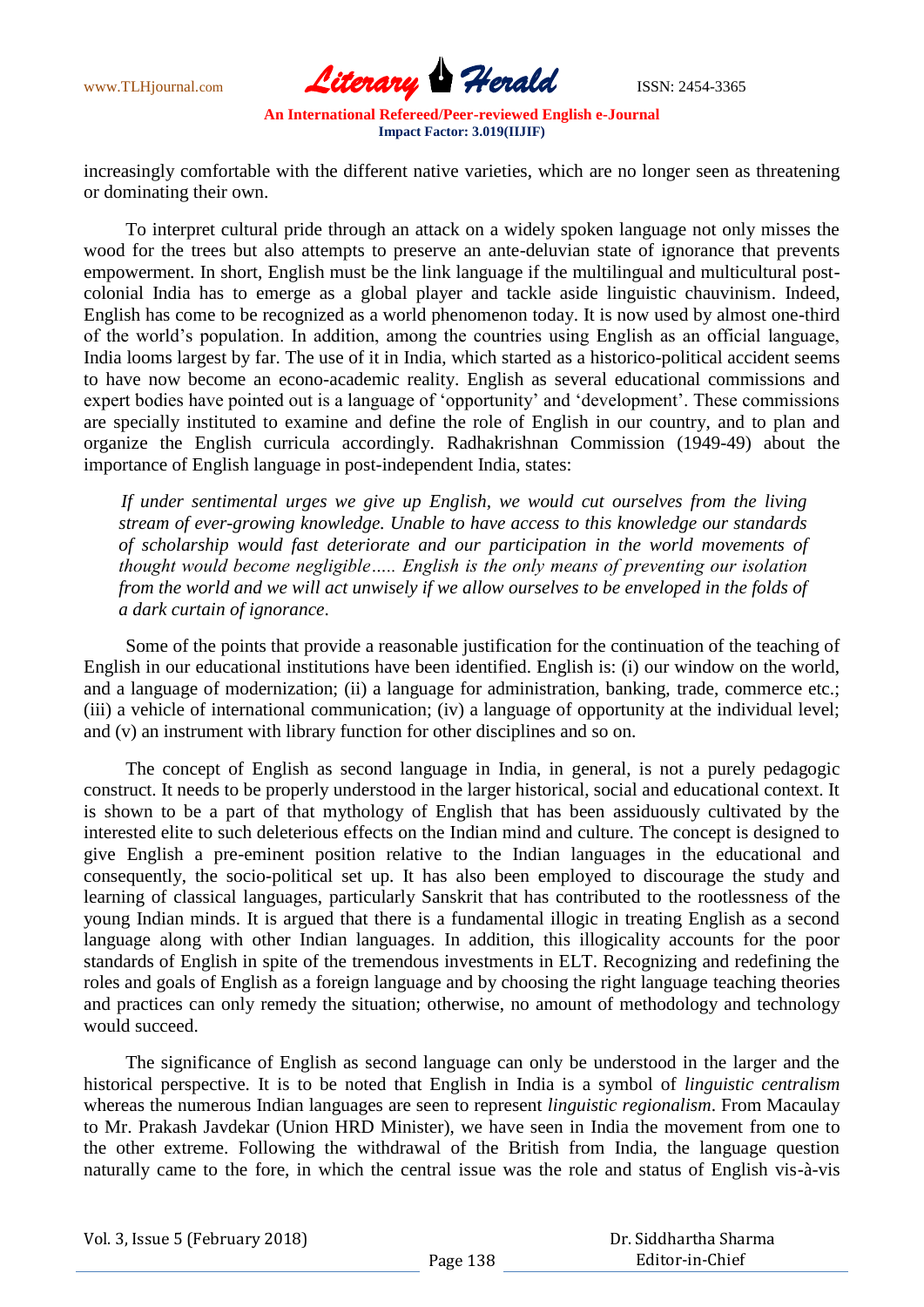

Indian languages, both vernacular and classical. The vested interest of the "English knowing" ruling class demanded the perpetuation of English so that the vast majority of people would continue to remain outside the privileged power-structure. To achieve this, a whole conceptual structure has been developed and manipulated. This conceptual structure has three parts: *modernization, mythology* and *language policy*. First, the concepts of modernization and internationalism were involved and English become the language of both modernization and internationalism and by the implication, the Indian languages became associated with "tradition", which by definition was assumed anti-modern and backward looking. Once this was taken to be true, the next step in the argument was to define the role and relationship of English vis-à-vis the Indian languages. These needs gave birth to all planning, which was in fact linguistic analogue of a particular politics.

 Language planning operates with a whole set of lexical weaponry that gradually creates a new mythology. Major Indian languages become in this discipline, regional languages; *regional* is in opposition to *national* and even Hindi is a regional language which has been accorded the status of an official language of the union and some states. English, the associate official language, does not suffer from this disability. Its major strength is argued to be the fact that it cannot be identified with any one region and therefore, English is one "*pan-Indian*" language that would promote national integration as no other language would. Therefore, while the Indian languages, as regional languages, promote divisiveness and fissiparous tendencies, English, a foreign language, promotes unity and integration. This argument for linguistic centralism had an inherent appeal for the intellectuals at a time when an important unitary centralism was the dominant political ideology.

 The famous three-language formula is the product of this thinking and policy. It is now recognized that the three-language formula was devised to accord English a pan-Indian status that no Indian language would enjoy. The Education Commission 1964-66 (Kothari Commission) has this to say about the teaching of English (a paraphrase):

*Because for years to come English will continue to be necessary in higher education as a library language, so a solid foundation in English must be laid at the school stage. We have recommended that its study must begin from class V, though we feel that for many students, particularly those in the rural areas, it cannot begin before class VIII. English for a very large number of students will remain only the second or the third languages.*

 The National Curriculum for Elementary and Secondary Education (NCERT, 1989) clearly recommends free alternation of English as second or as third language. It reads:

*The three-language formula should be effectively implemented. The first language should be the mother-tongue/regional language. The second language may be Hindi or English in case of a non-Hindi speaking state and one of the modern Indian languages or English in the Hindi speaking states. The third language in non-Hindi speaking states should be Hindi or English whichever has not been studied as second language. Similarly, the third language should be English or modern Indian languages whichever has not been taught as second language* (Koul, 1992).

 The provision, in effect, has made English the second language pedagogically and chronologically all over the country. However, as mentioned above, the second language is not just a pedagogic and chronological construct. It is a linguistic construct and it imposes certain requirement of fitness on which language or languages can function as second language. One very interesting and, indeed, thought-provoking argument is that English as a foreign language cannot linguistically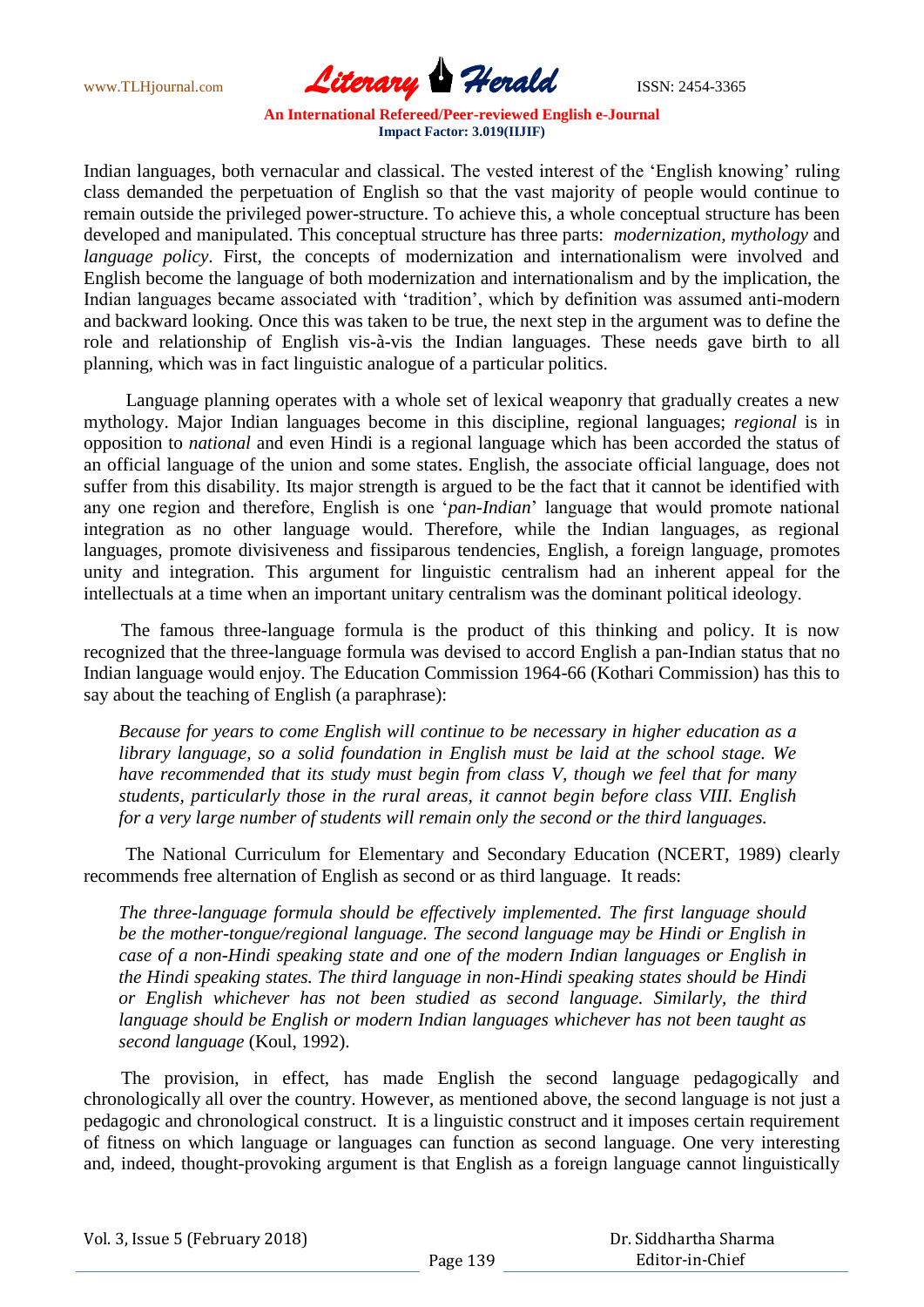

function as a second language; but for political and policy reasons, it has been imposed uniformly as second language all over the country.

#### Conclusion:

 The ELT situation in post-independent India needs a new thrust. There has to be a serious rethinking on several issues like - making use of the resources of the first language, the positive use of translation in the first language, and the positive use of translation in the teaching of the second language, evolving a pluralistic poly-methodological plan of action. Opportunities for the choice should be given to the learner according to his/her style of learning and requirements. Any learner at any level, who wishes to learn any language for any purpose, for any length of time must be allowed to use the medium (s)he likes.

 The absence of any kind of language planning and lack of political will in implementation and lack of co-ordination among various agencies - Central, State, Universities, etc. resulted in an aimless drift. Most of the Boards of Education and Universities in the country do not have a clearly defined set of aims. In fact, the aims and objectives are decided only by the examination system. The ideal of "*delinking of degrees from jobs'* made by the Government of India in 1985-86 (Challenge of Education - A policy perspective, also known as NPE) reflects the quality of education imparted in the schools and colleges. However, so far in actual practice, it seems failed to meet the ideal as per suggestion. The theorizers are trying to theorize, teachers are busy trying to cover the 'portion' they stand exposed.

 Learning English as a second language in India is a process of learning "*how to mean'* in a new socio-cultural setting. It is a process of enculturation, of capturing, expanding, and refining a network of formal, social and cultural systems in interaction. English in India is what is because of its functions, which are controlled by its internal structure by its socio-cultural setting and by its interaction with the major Indian languages. This socio-functional approach to English in India is designed to show how the lexico-grammatical systems of a language are shaped and reshaped by its functions. There is, therefore, no reason to feel that English in India is or will be less effective or less efficient as a system of communication than English in any other part of the world, but there is every reason (linguistic or sociolinguistic) to say that it has and will continue to have a marked Indian flavour.

## **Words cited**

Aggarwal, S. *Three Language Formula: An Educational Problem.* New Delhi: Gian Publishing House, 1991.

Agnithori, R.K., Khanna, A.L. ed. *Second Language Acquisition: Socio-Cultural and Linguistic Aspects of English in India*. New Delhi: Sage Publications, 1994.

…… *English Language Teaching in India: Issues and Innovations*. New Delhi: Sage Publications, 1995*.*

……*Problematizing English in India*. New Delhi: Sage Publications, 1997.

Allen, J.P.B. and Corder, S.P ed. *Readings for Applied Linguistics: The Edinburgh Course in Applied Linguistics*. Vol.1-4. London: Oxfords Univ. Press, 1973.